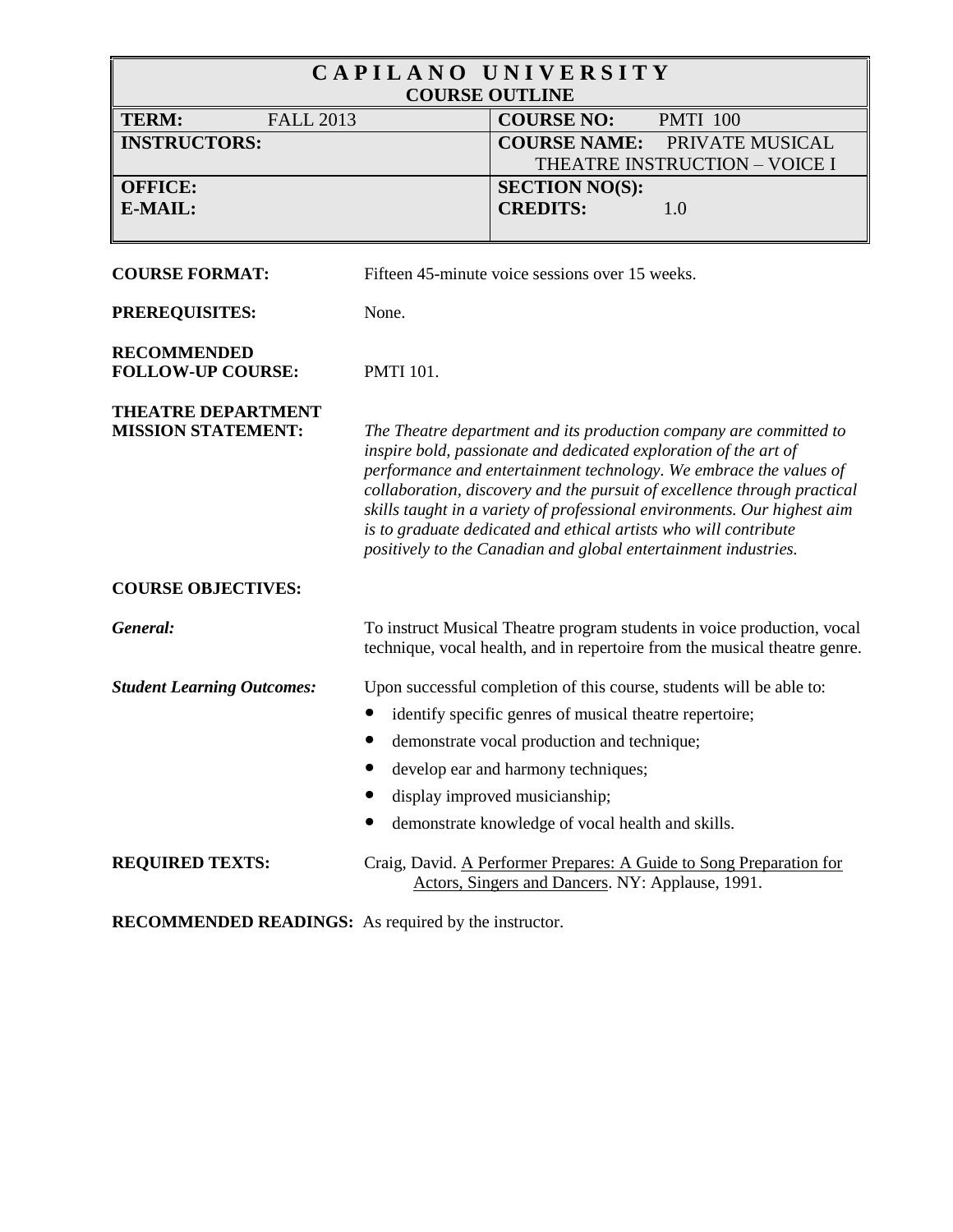#### **COURSE CONTENT:**

| Week      | <b>Content</b>                                   | <b>Assignments</b>                                    |
|-----------|--------------------------------------------------|-------------------------------------------------------|
| $1 - 3$   | Explore scales and exercises for vocal           | Practice exercises, choose appropriate repertoire for |
|           | development. Explore appropriate musical         | Up Tempo solo.                                        |
|           | theatre repertoire for up tempo solo.            |                                                       |
| $4 - 6$   | Continue exercises. Begin learning chosen        | Prepare for midterm performance of chosen             |
|           | repertoire. Go through vocal hygiene/health      | repertoire. Memorization of solo due – week 5.        |
|           | handouts.                                        |                                                       |
| $7 - 9$   | Master class - perform solo. Explore appropriate | Prepare for midterm show. Choose appropriate          |
|           | ballad repertoire. Continue exercises/vocal      | ballad repertoire.                                    |
|           | skills.                                          |                                                       |
| $10 - 12$ | Begin memorization of ballad repertoire.         | Prepare for term end performance of ballad solo.      |
|           | Continue exercises - scales and technique.       | Memorization due: week 11.                            |
| $13 - 15$ | Master class – perform solo from the ballad      | Complete audition portfolio due – week 13.            |
|           | genre. Audition portfolio should be complete.    | Continue preparation for term end performance. Due    |
|           |                                                  | week 13. Written personal evaluation and              |
|           |                                                  | improvement.                                          |

#### **EVALUATION PROFILE:**

| <b>EVALUATION PROFILE:</b> | Repertoire – Memorization of 2 Solo songs (15% each)  30% |  |
|----------------------------|-----------------------------------------------------------|--|
|                            |                                                           |  |
|                            |                                                           |  |
|                            |                                                           |  |
|                            |                                                           |  |
|                            |                                                           |  |
|                            |                                                           |  |

#### **GRADING PROFILE:**

| $A_0 + 90 - 100\%$ | $B_+ = 77-79\%$ | $C_{\pm} = 67 - 69\%$ | $D = 50-59\%$ |
|--------------------|-----------------|-----------------------|---------------|
| $A = 85-89\%$      | $B = 73 - 76%$  | $C = 63 - 66\%$       | $F = 0-49\%$  |
| $A - 80-84\%$      | $B - 70-72%$    | $C = 60-62\%$         |               |

#### **Some Voice sessions may include mid and end term performances.**

- **ASSIGNMENTS:** 1. **Repertoire**. Students will prepare a minimum of two solo songs throughout the term. These solos will be chosen with the PMTI Instructor with the student's vocal type, ability and range in mind. One song from each genre will be memorized and prepared for performance in master class. There will be performances of these songs at the midterm and term end shows for the public.
	- 2. **Vocal health and hygiene** will be discussed with each student. Diagrams and handouts will be distributed. Various exercises, that address the voice type and challenges students face, will be demonstrated to help improve vocal technique and skill.
	- 3. **Audition portfolio**. Each student will create an audition portfolio of the genres learned this term. Students are also encouraged to include additional repertoire from each genre.
	- 4. **Personal evaluation & improvement.** Students must do a written evaluation of their current strengths and weaknesses including a) specific improvements made through term; b) future short and long term goals; c) significant discoveries and outcomes.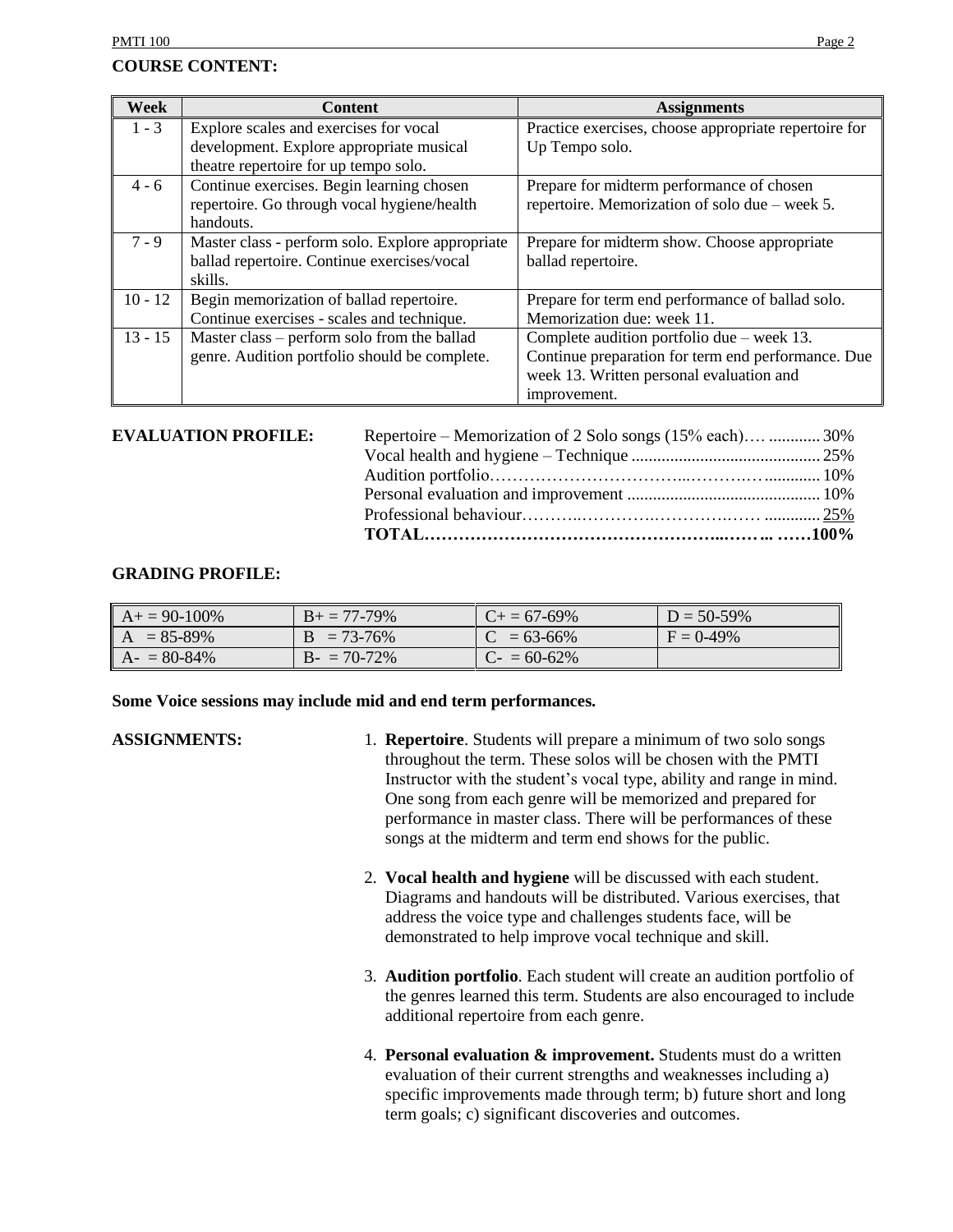|                                   | 5. Professional behaviour. Students must demonstrate professional<br>behaviour as outlined in the Theatre Department Standards for<br>Professional Behaviour. Students will receive a mid-term progress<br>report. In addition to forming part of the grade for this course, the<br>end-of-term Professional Behaviour Reports are reviewed by Theatre<br>Department audition committees.                                                                                                                                                                                                                                                       |
|-----------------------------------|-------------------------------------------------------------------------------------------------------------------------------------------------------------------------------------------------------------------------------------------------------------------------------------------------------------------------------------------------------------------------------------------------------------------------------------------------------------------------------------------------------------------------------------------------------------------------------------------------------------------------------------------------|
| <b>OPERATIONAL DETAILS:</b>       |                                                                                                                                                                                                                                                                                                                                                                                                                                                                                                                                                                                                                                                 |
| <b>University Policies:</b>       | Capilano University has policies on Academic Appeals (including appeal<br>of final grade), Student Conduct, Cheating and Plagiarism, Academic<br>Probation and other educational issues. These and other policies are<br>available on the University website.                                                                                                                                                                                                                                                                                                                                                                                   |
| Attendance:                       | Students are expected to be on time for classes, and to attend all classes<br>and rehearsals. Attendance is essential for successful completion of the<br>course. Students who miss more than 10% of classes will not receive<br>credit for the course. Students are responsible for all material covered<br>in class, even if absent, including announcements and day-to-day<br>assignments.                                                                                                                                                                                                                                                   |
| <b>Class Participation:</b>       | Students must come prepared to contribute to all activities in a positive<br>focused manner.                                                                                                                                                                                                                                                                                                                                                                                                                                                                                                                                                    |
| <b>Outside Productions:</b>       | Involvement in outside productions during the term affects a student's<br>level of commitment and the quality of program work. The quality, and<br>pedagogy of outside productions cannot be guaranteed and may be<br>detrimental to the progress of the student. For these reasons, the Theatre<br>Department will not permit students to be involved with productions,<br>which are not officially part of the program. At the discretion of the<br>Theatre faculty, students who engage in outside productions will receive<br>0 for Professional Behaviour for one or more of their studio courses or<br>may be asked to leave the program. |
| <b>Missed Exams and Projects:</b> | Missed exams and project presentations cannot be made up except in the<br>case of serious illness or accident. An official letter from a doctor must<br>accompany any request.                                                                                                                                                                                                                                                                                                                                                                                                                                                                  |
| Late Assignments:                 | Late assignments will be reduced half a letter grade (e.g., $B+$ to $B$ , $B-$ to<br>$C+$ ) per day and will not be accepted after 10 days. Revisions are<br>allowed at the instructor's discretion. Normally, late performance and<br>class presentations will not be accepted.                                                                                                                                                                                                                                                                                                                                                                |
| <b>Cheating/Plagiarism:</b>       | Please see University calendar for policy, and Writing Centre for<br>information on what plagiarism is and how to incorporate source<br>materials into written assignments.                                                                                                                                                                                                                                                                                                                                                                                                                                                                     |
| <b>Incomplete Grades:</b>         | An "I" grade will be given at the discretion of the instructor only if the<br>student has a reasonable chance of completing the required assignments<br>by the date agreed upon as an extension. Normally, performance and<br>class presentations will not be considered for the "I" grade.                                                                                                                                                                                                                                                                                                                                                     |
| <b>English Usage:</b>             | Students are expected to write clear sentences, organized and developed<br>paragraphs and essays (where assigned), which conform to the MLA<br>(Modern Language Association) style. Please see the Writing Centre<br>for help with writing questions and problems.                                                                                                                                                                                                                                                                                                                                                                              |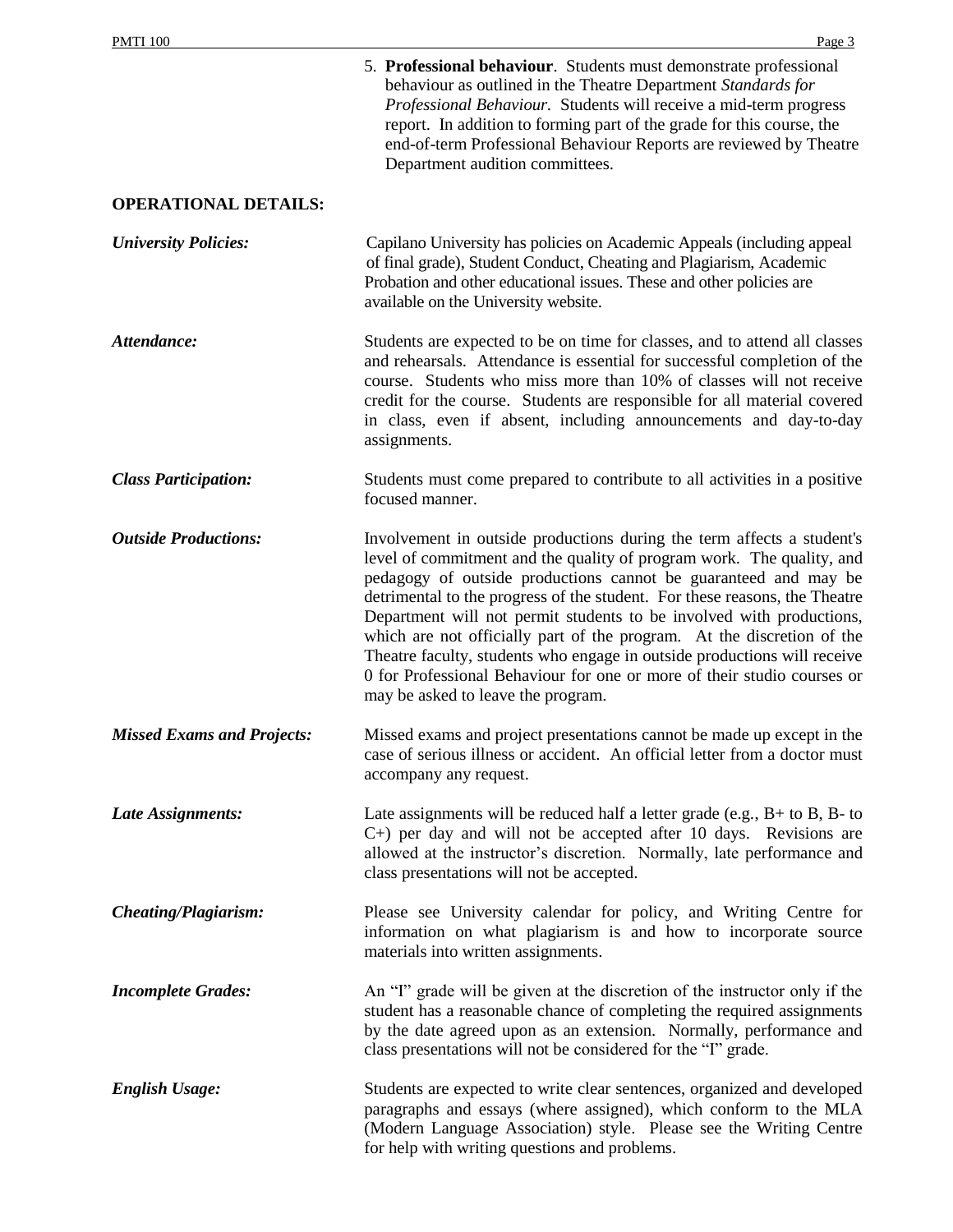| <b>Course Website:</b>         | When the instructor uses a course website, students are expected to<br>write in a respectful manner online. Inappropriate online writing will<br>result in being blocked from the website. Only registered students may<br>participate on a course website. Students may not give their password<br>to another person and no other person may represent the student online.                                                                                                                                                                                                                               |
|--------------------------------|-----------------------------------------------------------------------------------------------------------------------------------------------------------------------------------------------------------------------------------------------------------------------------------------------------------------------------------------------------------------------------------------------------------------------------------------------------------------------------------------------------------------------------------------------------------------------------------------------------------|
| <b>Audit Status:</b>           | Audit students must have the same prerequisites as other students and<br>may be registered if there is space available. All of the participation<br>work agreed upon by the student and the instructor must be completed to<br>receive the audit grade.                                                                                                                                                                                                                                                                                                                                                   |
| <b>Studio/Shop Discipline:</b> | The behaviour that is expected by the department is described in the<br>Theatre Department Standards for Professional Behaviour and forms<br>part of the grade for this course. See the attached document.                                                                                                                                                                                                                                                                                                                                                                                                |
|                                | Students must arrive on time prepared to work. This means students<br>must have assigned work prepared, have necessary materials, and must<br>be dressed appropriately for studio/shop work.<br>Students who are<br>dressed incorrectly will be asked to change.                                                                                                                                                                                                                                                                                                                                          |
|                                | <i>acting classes:</i> clothing that makes the body neutral; dark-coloured<br>$\bullet$<br>or grey stretchy pants, and dark or grey non-logo t-shirts or<br>sweatshirts. Clothing must cover the entire body.<br>movement, voice, and dance classes: dance wear<br>$\bullet$<br>all studio classes: footwear is dance or rehearsal shoes<br>not allowed in studio courses: jeans, skirts, revealing clothing,<br>$\bullet$<br>outdoor footwear, and jewelry (unless part of a required costume)<br>tech classes: work clothes that can be covered with dirt, dust or<br>paint; sturdy shoes; work gloves. |
|                                | Food and Beverages: Not allowed on stage, in the rehearsal hall or<br>studio. Water bottles are permitted. Occasionally, with permission of a<br>stage manager, other beverages in closed containers may be allowed in<br>rehearsals. These spaces are not to be used as lunchrooms.                                                                                                                                                                                                                                                                                                                      |
|                                | Disruptive students will be asked to leave the class.                                                                                                                                                                                                                                                                                                                                                                                                                                                                                                                                                     |
| <b>Emergency Procedures:</b>   | Students are expected to familiarize themselves with the emergency<br>procedures on the wall of the classroom.                                                                                                                                                                                                                                                                                                                                                                                                                                                                                            |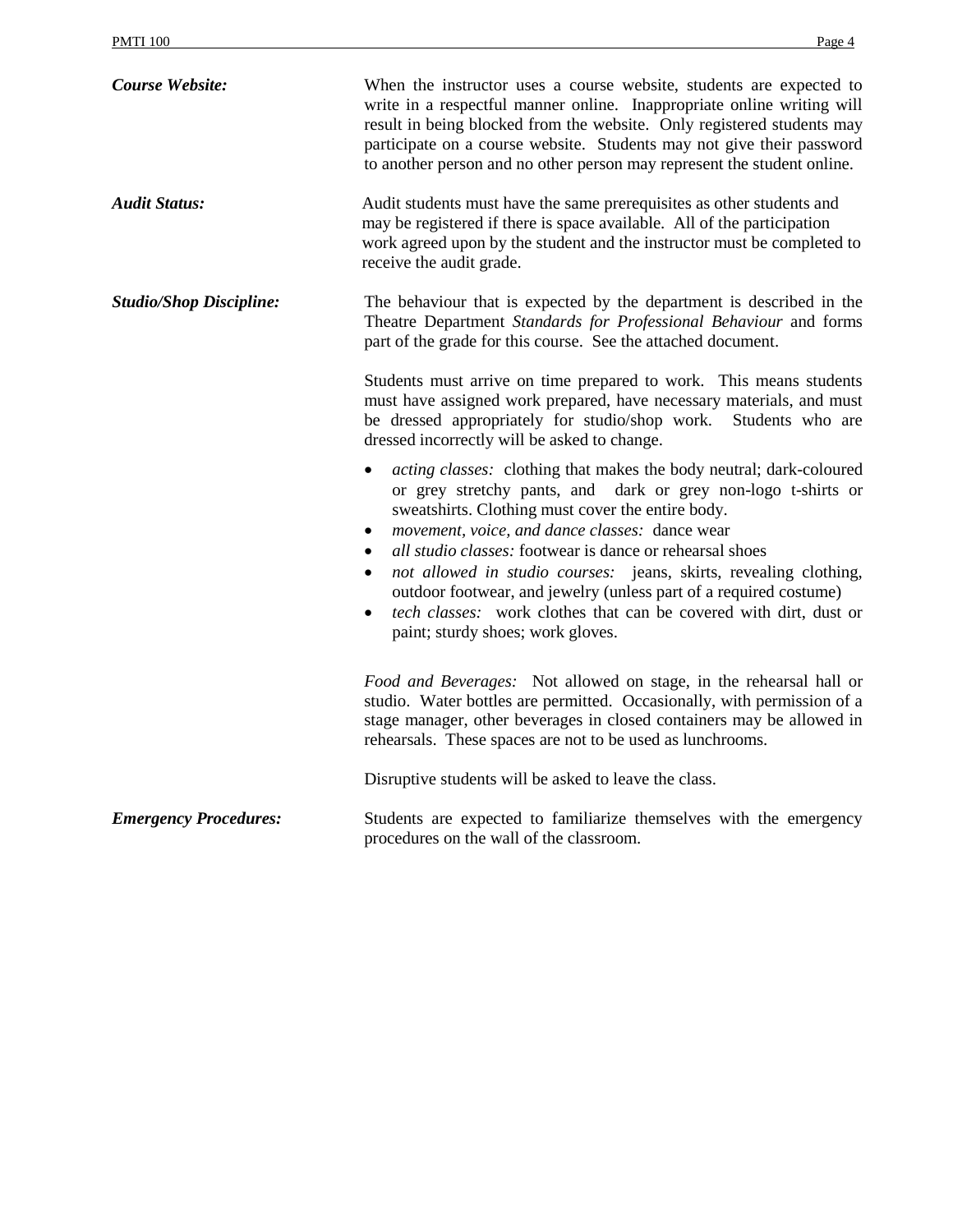# **Theatre Department** *Standards for Professional Behaviour*

Professional behaviour is essential in employment situations in professional theatre, film, and television. Professional behaviour, combined with professional craft skills are the essential components that casting directors, directors, and producers consider when deciding to cast an actor. Acknowledging this, the Theatre Department fosters professional behaviour by evaluating each student according to these standards.

In classes where professional behaviour forms part of the mark, students will be given interim reports in order to adjust behaviour that needs improvement. Students should be aware that directors consider the actor's professional behaviour reputation when casting. These standards indicate the behaviour that is expected in class, in rehearsal and performance situations, and in all interactions in the Theatre Department environment.

The desired behaviours are described below as "outcomes" which are followed by a list of criteria against which the student's behaviour will be measured.

#### **1. Outcome: Creative Integrity**

#### **Measurement Criteria: The student demonstrates**

- exploration by showing a willingness to do exercises or take direction designed to increase the boundaries of known skills.
- commitment by participating in rigorous rehearsal and performance activities without sacrificing class and studio work.
- self-motivation by integrating and applying knowledge from all disciplines studied to the tasks at hand (e.g., skills learned in Acting class are applied to show rehearsal, skills learned in Movement and Voice classes are applied to Acting class)
- inspiration by bringing new ideas personal work and to the ensemble

### **2. Outcome: Good Work habits**

#### **Measurement Criteria: The student demonstrates**

- punctuality
- regular attendance
- proper attire
	- o **acting classes:** clothing that makes the body neutral: dark coloured or grey stretchy pants, and dark or grey non-logo t-shirts or sweatshirts. Clothing must cover the entire body.
	- o **movement, voice, and dance classes:** dance wear
	- o **all studio classes**: footwear is dance or rehearsal shoes
	- o **not allowed in studio courses:** jeans, skirts, revealing clothing, outdoor footwear, and jewelry (unless part of a required costume)
	- o **tech classes:** work clothes that can be covered with dirt, dust or paint; sturdy shoes; work gloves.
- good personal hygiene
- preparation for the task by arriving with expected equipment/material
- effective listening skills
- effective note taking and rehearsal notation

#### **3. Outcome: The Ability to work in hierarchal situations**

Students must work in both hierarchal and collaborative situations and must develop the discretion to know the difference.

#### **Measurement Criteria: The student demonstrates**

- respect for authority
- appropriate response to direction
- respect for the work of others in supporting positions
- appropriate contribution to the work
- knowledge and use of the proper chain of authority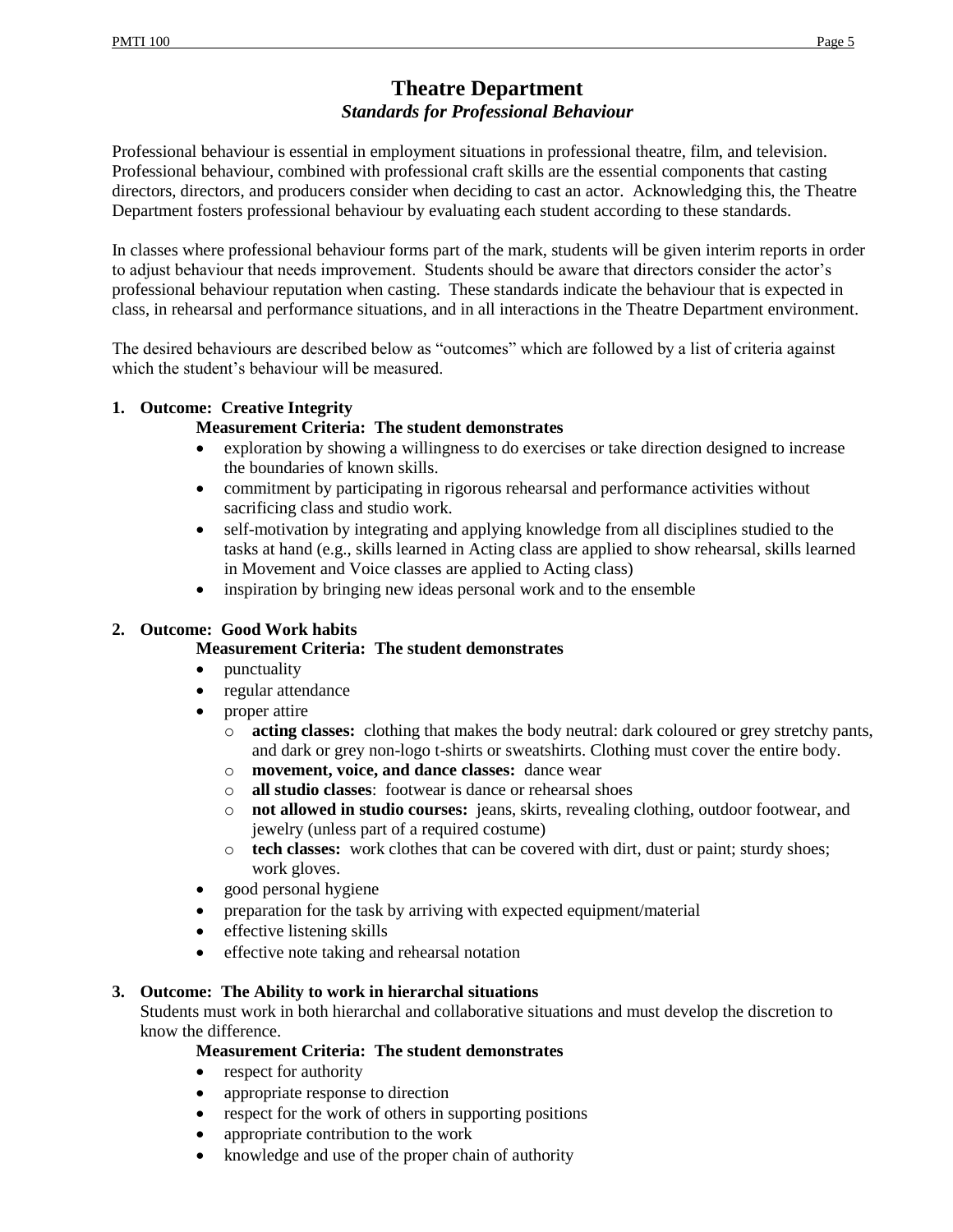### **4. Outcome: Ability to Work in ensemble groups**

### **Measurement Criteria: The student demonstrates**

- reinforcement of others by verbally or nonverbally encouraging and supporting others and giving recognition for contribution
- openness and acceptance of others' ideas
- team work by using constructive means to overcome differences of opinion by searching for common ideas and compromising one's own opinion to complete the task
- active participation by contributing to group work
- peer development by reflecting on the work of others and offering sensitive, constructive observation and challenges when called upon
- leadership by proposing goals and tasks, initiating discussion and keeping the group focussed and also leadership by example
- sensitivity to stigmas, multiculturalism, gender
- positive contribution to the energy of the ensemble

### **The student does not demonstrate:**

- aggression, verbal or nonverbal, to behaviour perceived to be hostile or derogatory
- dominating behaviour, by assuming status speaking loudest and most frequently and interrupting
- distracting behaviour which draws attention from the task
- withdrawing behaviour
- defensiveness by overreacting to another member's challenge

# **5. Outcome: Successful Time Management**

### **Measurement Criteria: The student**

- reads and follows schedules
- meets rehearsal deadlines such as line memorization
- has an organized approach to accomplishing tasks
- accomplishes tasks, assignments and projects on time
- respects the time of others by attending scheduled appointments, meetings, and rehearsals
- responds positively under high pressure demands

# **6. Outcome: Self–awareness, Self-care, Self-learning**

### **Measurement Criteria: The student demonstrates**

- a reflective practice which allows the student to be aware of the student's own competence
- an awareness of internal and external factors in one's personal life and how they can affect professional performance
- responsibility toward physical well being
- self motivation to identify gaps in one's own knowledge, skills and abilities, and to request assistance from the appropriate member of the department
- the ability to accept, evaluate and respond appropriately to professional criticism

### **7. Outcome: Ethical standards**

# **Measurement Criteria: The student demonstrates**

- honesty
- accountability
- integrity
- commitment
- respect for co-workers
- respect for privacy, confidentiality